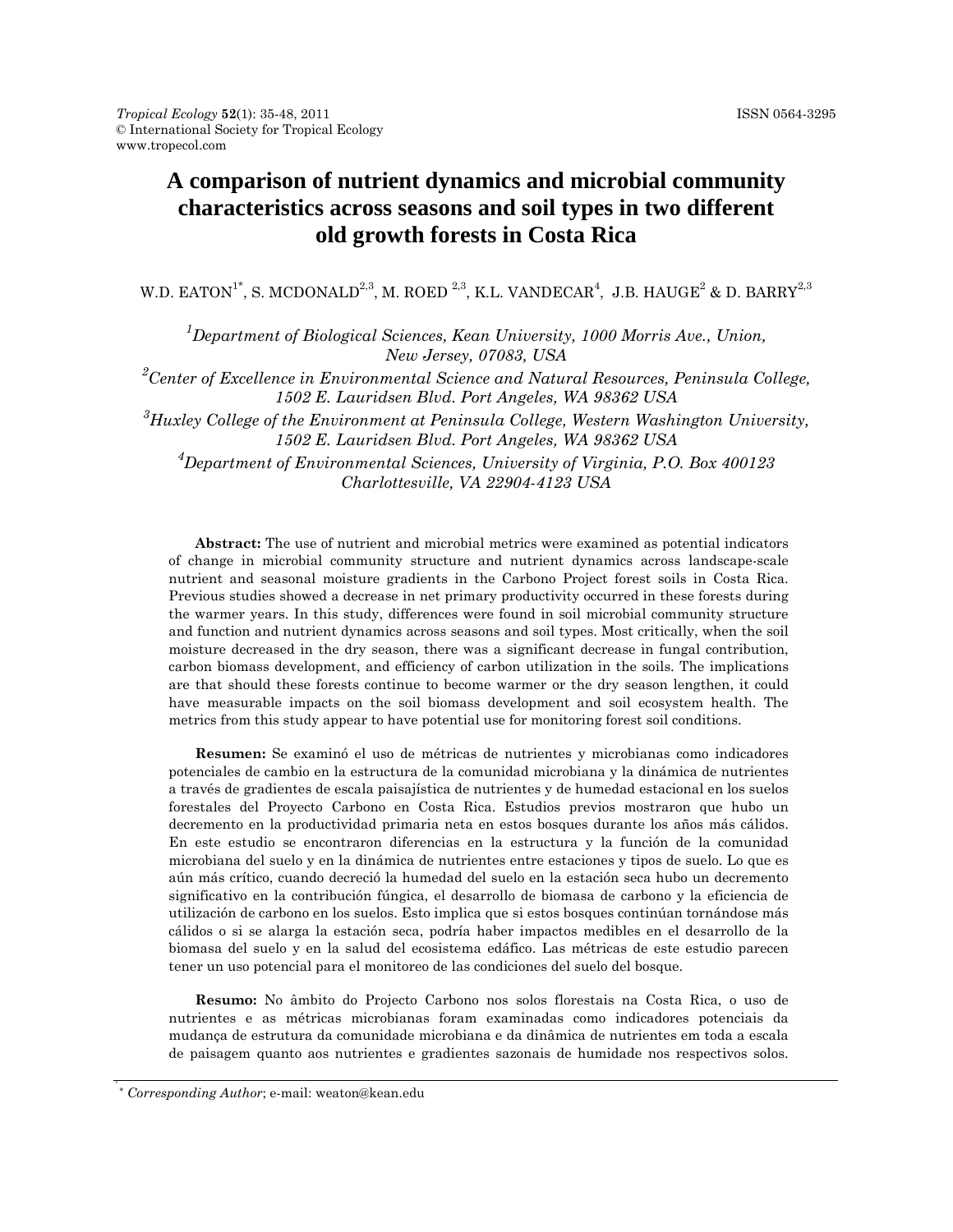Estudos anteriores mostraram que uma diminuição na produtividade primária líquida ocorreu nestas florestas durante os anos mais quentes. Neste estudo, encontraram-se diferenças na estrutura da comunidade microbiana do solo, e na função e dinâmica de nutrientes através das estações e tipos de solos. De forma mais críticaverificou-se que quando a humidade do solo diminuiu na época seca, houve uma diminuição significativa na contribuição dos fungos, no desenvolvimento da biomassa de carbono e na eficiência da utilização de carbono nos solos. As implicações são de que se estas florestas continuarema tornar-se mais quentes, ou a estação seca mais longa, poderá ocorrer um impacto mensurável sobre o desenvolvimento da biomassa do solo e a saúde do respectivo ecossistema. Os valores decorrentes deste estudo parecem ter um uso potencial para monitorizar as condições do solo da floresta..

**Key words:** Biomass estimates, carbon cycling, fungi, microbial community, nitrogen, organic matter, phosphorus, rRNA abundance, laccase gene, nifH gene.

## **Introduction**

The Carbono Project, implemented in 1997 at the La Selva Biological Station in Costa Rica, has been a long-term effort to study the processes involved in forest carbon (C) cycling in an oldgrowth tropical rain forest, and how these processes change across landscapes, over time, and with climatic variation (Espeleta & Clark 2007). Work from this project identified that annual aboveground forest productivity was strongly reduced during periods of higher night time temperatures over a recent 16-yr period, and was also negatively correlated with the estimated pan-tropical terrestrial  $CO<sub>2</sub>$  flux during the same period (Clark *et al*. 2003). It is not clear how such environmental changes impact the soil microbial structure and function in these forests.

There is ample evidence that certain environmental changes will impact the soil microbiota. For example, elevated levels of  $CO<sub>2</sub>$  affect soil microbial community structure and function, and the dynamics of the C, phosphorus (P) and nitrogen (N) nutrient cycles (Anderson 2003; Bradford *et al.* 2008; Cleveland *et al.* 2004; Pendall *et al.* 2008; Zak *et al.* 2000). Increasing temperatures affect various belowground processes including productivity (Litton & Giardina 2008; Pendall *et al*. 2008). Changes in soil moisture alter soil microbial activity and associated nutrient cycle processes (Campo *et al*. 2001; Eaton 2001; Luizao *et al*. 1992; Schwendenmann & Veldkamp 2006; Zhang & Zak 1995).

As soil abiotic and biotic structure and function are key in nutrient cycle dynamics and plant community composition (Fierer *et al.* 2007; Kent & Triplett 2002; Litton & Giardina 2008; Wardle 2006), physiologic and diversity measurements are being used as indicators of soil ecosystem condition (e.g., Anderson 2003; Hartmann & Widmer 2006; He *et al.* 2003; Ibekwe *et al*. 2007; Schmidt 2006; Torsvik & Øvereås 2002; Wardle 2006). In particular, are the indicators of organic matter decomposition and utilization,  $CO<sub>2</sub>$  flux and processing, the N and P cycle processes, microbial biomass, relative contribution of fungi and bacteria, and the presence of critical microbial taxa (Buckley & Schmidt 2003; He *et al.* 2003; Moscatelli *et al.* 2005; Priess & Fölster 2001).

The goal of this study was to determine if a suite of nutrient and microbial metrics could be used as indicators of change in microbial community structure across landscape-scale nutrient gradients and between the dry and wet seasons in the Carbono Project forest soils. Soil was analyzed for community-level diversity and relative contribution of fungal and bacterial rRNA and the functional genes nifH (for N-fixation) and laccase (for lignin degradation), microbial biomass C, efficiency of microbial utilization of organic C, and levels of P and inorganic N. These were examined as potential indicators of soil habitat condition to explore three hypotheses: (1) microbial community structure differs between old-growth stands on the younger (nutrient rich) and older (nutrient poor) oxisols underlying La Selva (Espeleta & Clark 2007); (2) microbial composition changes between the wet and dry season; and (3) less soil microbial biomass exists and less microbial activity occurs during the dry season.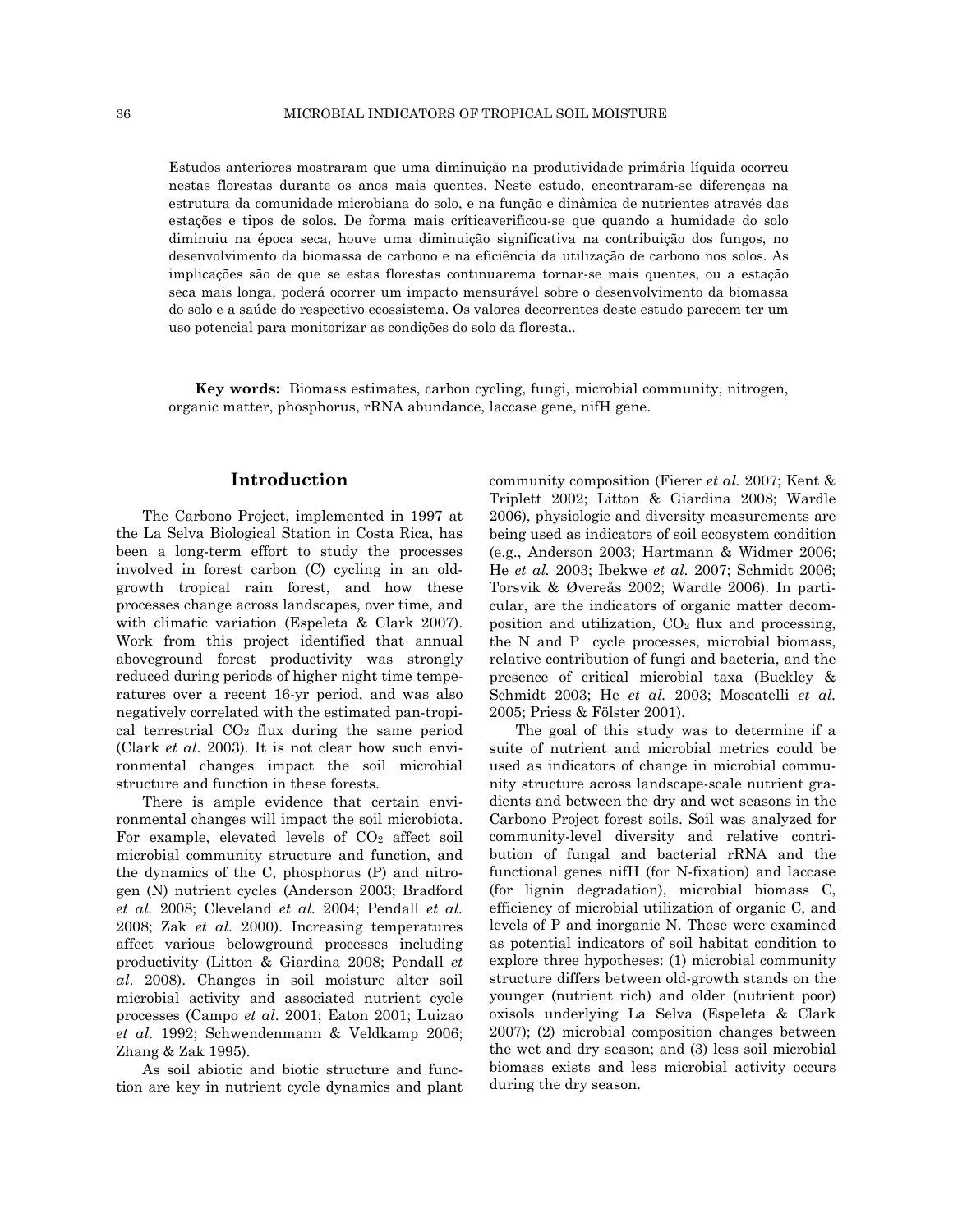## **Materials and methods**

#### *Sample sites and soil collection*

The old growth forests studied are part of the La Selva Biological Station in Costa Rica (10°26' N, 84°00' W), which is operated by the Organization for Tropical Studies (OTS), and have been previously characterized as "Tropical Wet Forest" (Hartshorn & Hammel 1994), with a mean annual rainfall of about 4300 mm, and mean annual temperature of ca. 25 °C (OTS records). Soil samples were collected in the wet season (April) and dry season (July) of 2008, from nine of the 18 previously described 0.5 ha Carbono Project plots (Espeleta & Clark 2007); five plots were from the younger oxisol or "A" soil types, and four from the older oxisol or "L" soil types soils. The younger oxisol soils are terraces of alluvial deposition origin, and are deeply weathered, with yellowishbrown clay and low base saturation. They are considered Typic Haploperox soils. The older oxisol soils are of basaltic lava flow origin, with reddishbrown clay, and also with low base saturation, and are also classified as Typic Haploperox soils. Both soil types have been found to have pH values of about 4.4 to 5 and organic C levels of about 4.0 to 5.5 %. The main differences between the A and L type soils are that the L soil types historically have been found with slightly higher basal respiration rates, slightly greater organic C levels, and lower P levels (Espeleta & Clark 2007; Schwendenmann & Veldkamp 2006; Wood *et al*. 2005). One 2-cm diameter soil core was extracted to 10 cm depth at 16 regularly spaced locations throughout each 0.5 ha plot. Soils were composited by plot, sieved while field moist, and subsampled for subsequent analysis. The percent water content was determined for each sample by weighing 10 g of soil before and after incubation at 105 °C.

#### *Phosphorus and inorganic nitrogen analyses*

Phosphorus in the form of phosphate was extracted from 4 g of fresh soil with 30 ml 0.5 M NaHCO3 solution immediately upon collection as per McGroddy *et al*. (2004). Solutions were frozen until analysis. Concentrations of P in the bicarbonate extract solutions were determined using molybdate blue colorimetric reactions measured on an Alpkem Flow Solution IV 250 Auto Analyzer (OI Analytical; College Station, Texas, USA) at the University of Virginia. The NaHCO<sub>3</sub> solution is thought to extract P loosely bound to soil surfaces as well as some P associated with the microbial pools and is considered readily available for uptake by both plants and microbes (Cross & Schlesinger 1995).

Inorganic N was determined as the amounts of ammonium (NH<sub>4</sub>-N), nitrate (NO<sub>3</sub>-N), and combined values as total mineral nitrogen (TMN) in the soils following 2M KCl extraction (Keeney & Nelson 1987) from 10 g soil samples from each of the nine soil types. Extracts were frozen for later analysis at University of Virginia. The N extracts were analyzed colorimetrically on a Lachat Quik-Chem 8500 (Hach Co., Loveland, CO). The chemical analysis was complicated by iron-rich extracts. Therefore, prior to running the extracts, we added citrate to the extracts to chelate iron (Rhine *et al.* 1998).

## *Microbial biomass analysis*

The microbial biomass C (Cmic) was determined for each sample by the fumigation-extraction method (Jenkinson 1988). Briefly, this is the difference between the extractable (in 50 ml K2SO4) soil organic C (SOC) levels in ethanol-free chloroform-fumigated and unfumigated 10 g soil subsamples. The SOC levels were determined by dry combustion analysis at the CATIE labs in Turrialba, Costa Rica, using the methods of Anderson & Ingram (1993) and an autoanalyzer (Alliance Instruments). The ratio of Cmic:SOC was used as an indicator of microbial efficiency of utilization of SOC, and is suggestive of the availability of carbon to the system in soil (Anderson 2003; He *et al.* 2003; Moscatelli *et al.* 2005).

## *Microbial and functional gene abundance analysis*

The optimum number of cycles needed to generate the maximum amount of target DNA while still in log increasing phase was predetermined for the different PCR assays using known concentrations of purified target DNA and the different sets of primers. For the PCR assays, the DNA sequences of the universal bacterial rRNA primers 27f/1492r, the universal fungal rRNA primers EF4/Fung5, the N-fixation gene primers nifHf/nifHr, and the laccase gene primers lacIf/lacII, the reaction conditions and the temperature schedules of Martin-Laurent *et al.* (2001), Smit *et al.* (1999), Minerdi *et al.* (2001), and D'Souza *et al.* (1996) were used for the project PCR assays, along with and the pre-determined number of PCR cycles of 30, 25, 25, and 30 cycles, respectively.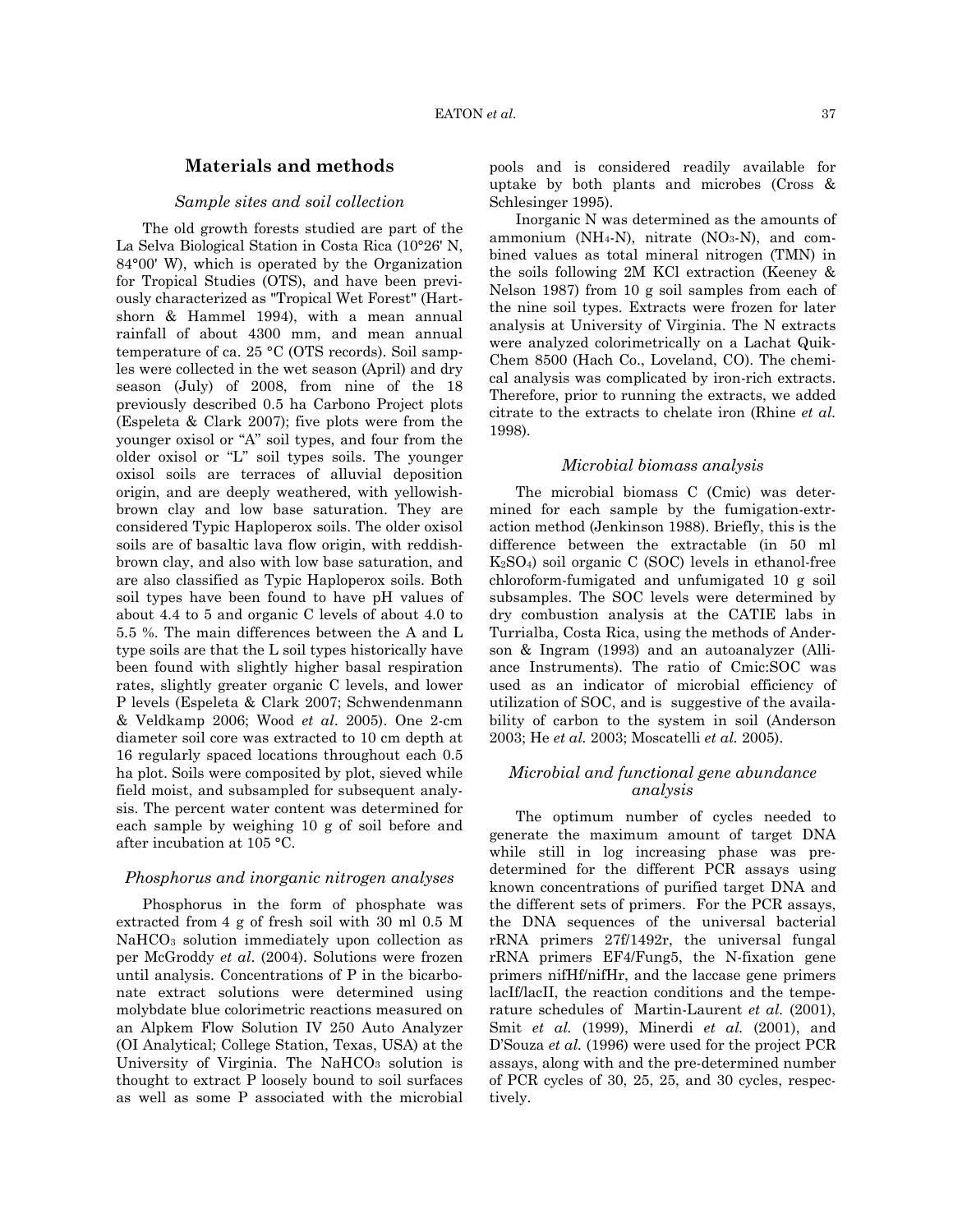

**Fig. 1.** Agarose gel analyses of PCR products using soil DNA and four different PCR primers: (A) the 27f/1492r primers generate a DNA fragment approximately 1300-1400 bp; (B) the EF4/Fung5 primers generate a fragment approximately 550-600 bp; (C) the lac1/lacII primers generate 2 fragments at about 140 and 240 bp; and (D) the nifHf/nifHr primers generate fragments about 490 bp. Gels are from DNA extracted from soil in April and July, 2008.

Replicate DNA extractions were performed from each of the nine composited soil samples using the Power Soil DNA extraction kit from MoBio, Inc (Carlsbad, CA). The soil DNA concentration was determined by agarose gel electrophoresis, using the Bio Rad Precision Molecular Marker Mass Standard and Gene Tools software to determine DNA concentrations. The average final concentration of DNA from the April soils was 40  $\mu$ g  $\mu$ L<sup>-1</sup> and the July soils 38.6  $\mu$ g  $\mu$ L<sup>-1</sup>. Replicate PCR assays were performed on 40 ng of the soil DNA samples using the different PCR primers and the reaction conditions from above. The replicate PCR products from an individual soil sample were combined and the DNA concentrations determined as DNA band signal intensity of PCR products per ng of soil DNA used. Fig. 1 shows the agarose gel analyses of the PCR products, demonstrating the size of the bands as consistent with that previously described : 27f/1492r primers generate a fragment about 1300 bp (Martin-Laurent *et al.* 2001); the EF4/Fung5 primers generate a fragment about 550 bp (Smit *et al.* 1999); the lac1/lacII primers generate 2 fragments at about 140 and 240 bp (D'Souza *et al.* 1996); and the nifHf/nifHr generates fragments about 490 bp (Minerdi *et al.* 2001). The DNA quantities were compared between gels and profiles by proportionally adjusting the DNA quantity given in a gel by the ratio of ng of mass marker DNA in that gel to the maximum ng of mass marker DNA in the comparative series (Dunbar *et al*. 2001).

To compensate for the possible presence of PCR reaction inhibitors in a DNA sample, a Relative Percent Contribution (RPC) value was determined for each gene assessed, rather than using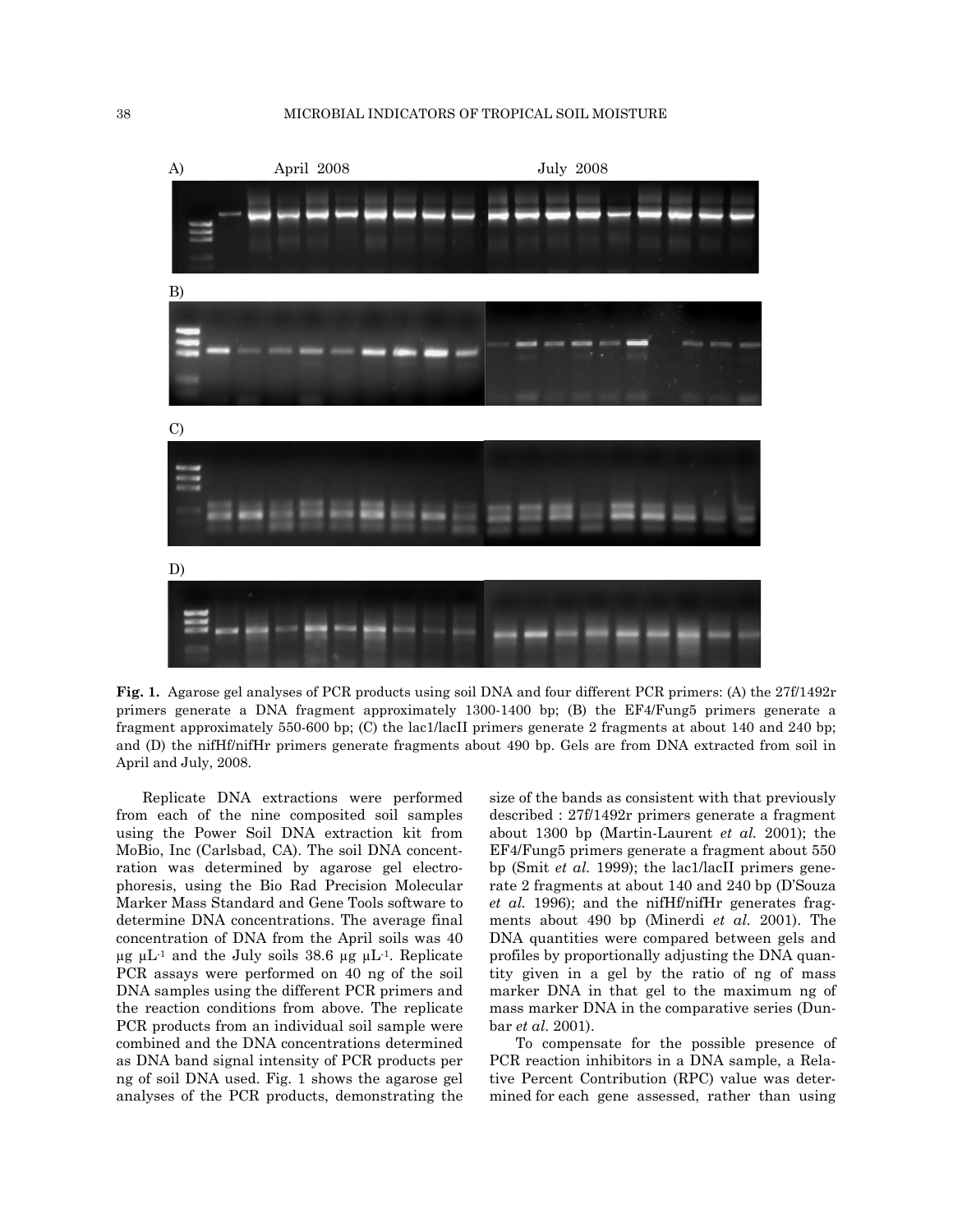the measured ng of the PCR product. This provides an estimate of the level of contribution that the target PCR gene product represents with respect to all PCR values from that one sample. The RPC values were determined by dividing the ng of a PCR product by the sum of the ng of all PCR products from that one DNA sample. For example, to determine the RPC of nifH gene in a single DNA sample:

## *RPC nifH* =  $[(ng\ nifH) \div (ng\ nifH+) \cdot ng\ laccase+ ng]$ *bacterial rRNA+ ng fungal rRNA)]*

These RPC values do not suggest an actual amount of the marker gene in the samples. Rather, they provide a preliminary estimate of the relative percent contribution that each gene might be making in an individual soil DNA sample, with respect to the other marker genes. These levels of contribution can then be confirmed with more detailed Real - Time PCR studies in the future. This method was also used to determine the relative ratio of fungal to bacterial rRNA (fn:fn+bc) that was used to estimate if soils were bacterial or fungal-dominated.

# *Microbial diversity analyses*

The relative diversity of the microbial community was assessed using restriction fragment length polymorphism (RFLP) analysis of 20 µL of bacterial and fungal community rRNA PCRamplified products digested with either 5U of Hha I or 5U Hha I combined with 5U Hind III enzymes, respectively, and incubated at 28 °C overnight to allow digestion to occur. The sample DNA was separated by 2 % agarose gel electrophoresis, and the RFLP DNA banding patterns determined for each of the 9 samples. The size (as base pairs) and mass (ng) of each band were identified using Gene-Tools software.

Gene Tools software allows clear separation of DNA fragments of several bp difference. However, to be conservative in our diversity estimates, we considered DNA fragments < 15 bp different to be a single size fragment type, using the mean number of bp in the fragment group as the final size type. A consensus table was developed of the RFLPbased DNA bands present for the two different soil types and by season, and the mean values of the size and mass of the bands recorded. Comparisons were also made in the difference in the number of distinct bands between the dry and wet season A and L soil type samples, the dry plus wet season A and L samples. All data were then used to determine RFLP-based Shannon-Weiner diversity index

(Shannon & Weaver 1963) by habitat type and by season.

#### *Statistical analyses*

For microbial community structure profiling in this preliminary study, analyses of the mean differences in the soil parameters was conducted using multiple methods that are recommended for analysis of small sample sizes. In addition to the use of 2-sample randomization t-tests, the percent difference (PD) and Cohen's *d* (Cohen 1977) were determined. The PD between mean values were used to suggest the magnitude of the difference, and the Cohen's *d* values to suggest the potential for a meaningful difference between two means. Due to the small sample sizes in this preliminary study there was a possibility for large variability between measured values. To account for this, a weight of evidence approach was used in which mean differences with  $P$  values  $\leq 0.1$  and  $d$  values  $\geq$  0.7 (0.8 is considered "a large mean effect size difference"; Cohen 1977), or *P* values  $\leq 0.2$ , *d* values  $> 0.7$ , and PD values  $> 14$  % were considered to represent meaningful differences between two mean values. Correlations were made between the different parameters and Cmic and Cmic:SOC, RPC of bacterial and fungal rRNA genes, and the RPC of the nifH and laccase genes. The *r* values at  $P = 0.1$  that were  $\geq 0.2$  or  $\leq$  -0.2 were considered to represent critical correlations. All calculations were made using R (Free Software, version 2.9) or NCSS (version 2007; NCSS Kaysville, Utah) statistical software.

The data were also examined for the relative extent of the relationships between different habitat types and seasons by cluster analysis using a similarity matrix and Ward's minimum variance method of measuring Euclidean distances (Hartmann & Widmer 2006) in NCSS software. The relative abundances of the RFLP-based DNA fragments were also compared by habitat type and by season, along with the H values, by cluster analysis in NCSS.

## **Results**

# *Nutrient and microbial gene abundance analysis*

Mean differences in the various parameters were found between samples by both soil type and season that met the criteria to suggest meaningful biological differences (Tables 1 and 2). Inorganic N and Cmic values were greater and the P levels less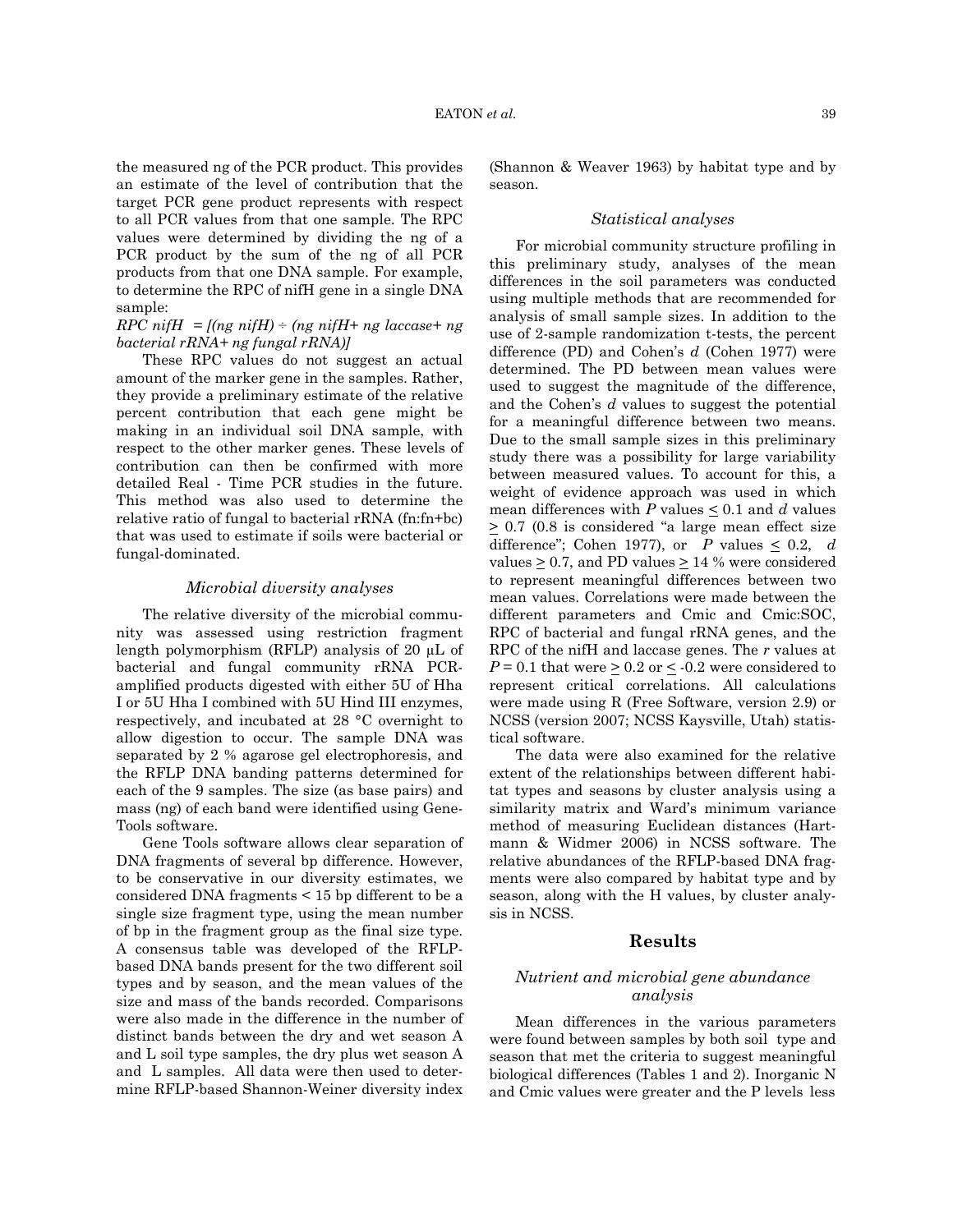**Table 1.** Mean values (standard deviation) of microbial biomass carbon (Cmic), microbial efficiency of organic carbon utilization (Cmic:SOC), ammonium (NH4-N), nitrate (NO3-N), phosphorus (P), percent soil moisture (% H20), and the relative percent contribution (RPC) of the nifH, laccase(lac), bacterial rRNA (bact), and fungal rRNA (fungi), and the ratio of fungal rRNA to fungal rRNA plus bacterial rRNA (fn:fn+bc) by A (younger oxisols) and L (older oxisols) soil types and by dry and wet season.

| Soil Type       | H <sub>2</sub> 0<br>$(\%)$ | $NH_4-N$<br>$(\mu g g^{-1})$ | $NO3$ - $N$<br>$(\mu g g^{-1})$ | TMN<br>$(\mu g g^{-1})$ | P<br>$(\mu g g^{-1})$ | Cmic<br>$(mg g^{-1})$ | Cmic:<br><sub>SOC</sub> |
|-----------------|----------------------------|------------------------------|---------------------------------|-------------------------|-----------------------|-----------------------|-------------------------|
| Type A Soil     | 42.0(3.0)                  | 1.8(1.0)                     | 30.2(9.0)                       | 32.0(8.9)               | 7.7(2.7)              | 0.198(0.038)          | 5.2(1.2)                |
| Type L Soil     | 41.0(3.4)                  | 4.6(6.6)                     | 42.4(15.1)                      | 47.0(20.7)              | 5.3(1.4)              | 0.244(0.043)          | 6.0(1.3)                |
| Dry Season Soil | 36.5(2.3)                  | 5.1(5.8)                     | 38.2(18.6)                      | 43.3(22.8)              | 7.6(1.5)              | 0.202(0.050)          | 4.8(0.8)                |
| Wet Season Soil | 45.9(1.4)                  | 1.0(0.43)                    | 32.6(4.4)                       | 33.6(4.4)               | 5.7(3.0)              | 0.235(0.036)          | 6.4(0.7)                |
|                 | RPC nifH                   | RPC lac                      | RPC bact                        | RPC fungi               | $RPC$ fn:fn+bc        |                       |                         |
| Type A Soil     | 28.0(8.7)                  | 32.7(13.0)                   | 20.8(6.7)                       | 18.5(5.4)               | 47.7(10.3)            |                       |                         |
| Type L Soil     | 19.2(5.4)                  | 32.8(9.4)                    | 20.2(6.2)                       | 27.8(10.4)              | 56.6 (16.2)           |                       |                         |
| Dry Season Soil | 26.2(10.9)                 | 33.0 (15.9)                  | 22.6(7.1)                       | 18.1(5.4)               | 45.3(9.4)             |                       |                         |
| Wet Season Soil | 21.9(9.9)                  | 32.4(4.1)                    | 18.5(4.9)                       | 27.1(10.1)              | 58.1 (14.6)           |                       |                         |

**Table 2.** The percent differences (PD), t-test *P* and effect size *d* values for comparing the percent water moisture (% H20), microbial biomass C (Cmic), microbial efficiency of organic C utilization (Cmic:SOC), ammonium (NH4), nitrate (NO3), total mineralized N (TMN), phosphorus (P), relative percent contribution (RPC) of the nifH, laccase (lac), bacterial (bact) and fungal rRNA (fungi), and the ratio of fungal to fungal and bacterial rRNA (fn:fn+bc) in A (younger oxisols) and L (older oxisols) soil types and by season (ns = not significantly different).

| Comparison        | % H <sub>2</sub> 0 | Cmic     | Cmic : SOC | $NH_4-N$ | $NO3 - N$ | TMN          | $\mathbf{P}$ |
|-------------------|--------------------|----------|------------|----------|-----------|--------------|--------------|
| L to A Soil Type  |                    |          |            |          |           |              |              |
| PD                | $-3.30$            | 18.90    | 12.50      | 60.50    | 28.70     | 31.80        | $-30.70$     |
| $P$ values        | ns                 | 0.192    | ns         | 0.198    | 0.054     | 0.058        | 0.041        |
| $d$ values        | ns                 | $1.2\,$  | ns         | 0.7      | 1.1       | 1.1          | 1.1          |
| Wet to Dry Season |                    |          |            |          |           |              |              |
| PD                | 9.40               | 14.00    | 24.60      | $-80.40$ | $-14.60$  | $-22.40$     | $-24.50$     |
| $P$ values        | 0.0001             | 0.128    | 0.004      | 0.049    | ns        | $\rm 0.2$    | 0.117        |
| $d$ values        | $2.8\,$            | 0.8      | $2.9\,$    | 1.1      | ns        | 0.7          | 0.8          |
|                   |                    |          |            |          |           |              |              |
| Comparisons       | RPC nifH           | RPC Bact |            | RPC lac  | RPC fungi | RPC fn:fn+bc |              |
| L to A Soil Type  |                    |          |            |          |           |              |              |
| PD                | $-31.40$           | $-2.90$  |            | 0.30     | 33.40     | 15.70        |              |
| P values          | 0.024              | ns       |            | ns       | 0.026     | 0.173        |              |
| $d$ values        | 1.3                | ns       |            | ns       | 1.24      | 0.7          |              |
| Wet to Dry Season |                    |          |            |          |           |              |              |
| PD                | $-16.40$           | $-18.10$ |            | 1.80     | 33.20     | 22.00        |              |
| P values          | ns                 | 0.172    |            | ns       | 0.03      | 0.043        |              |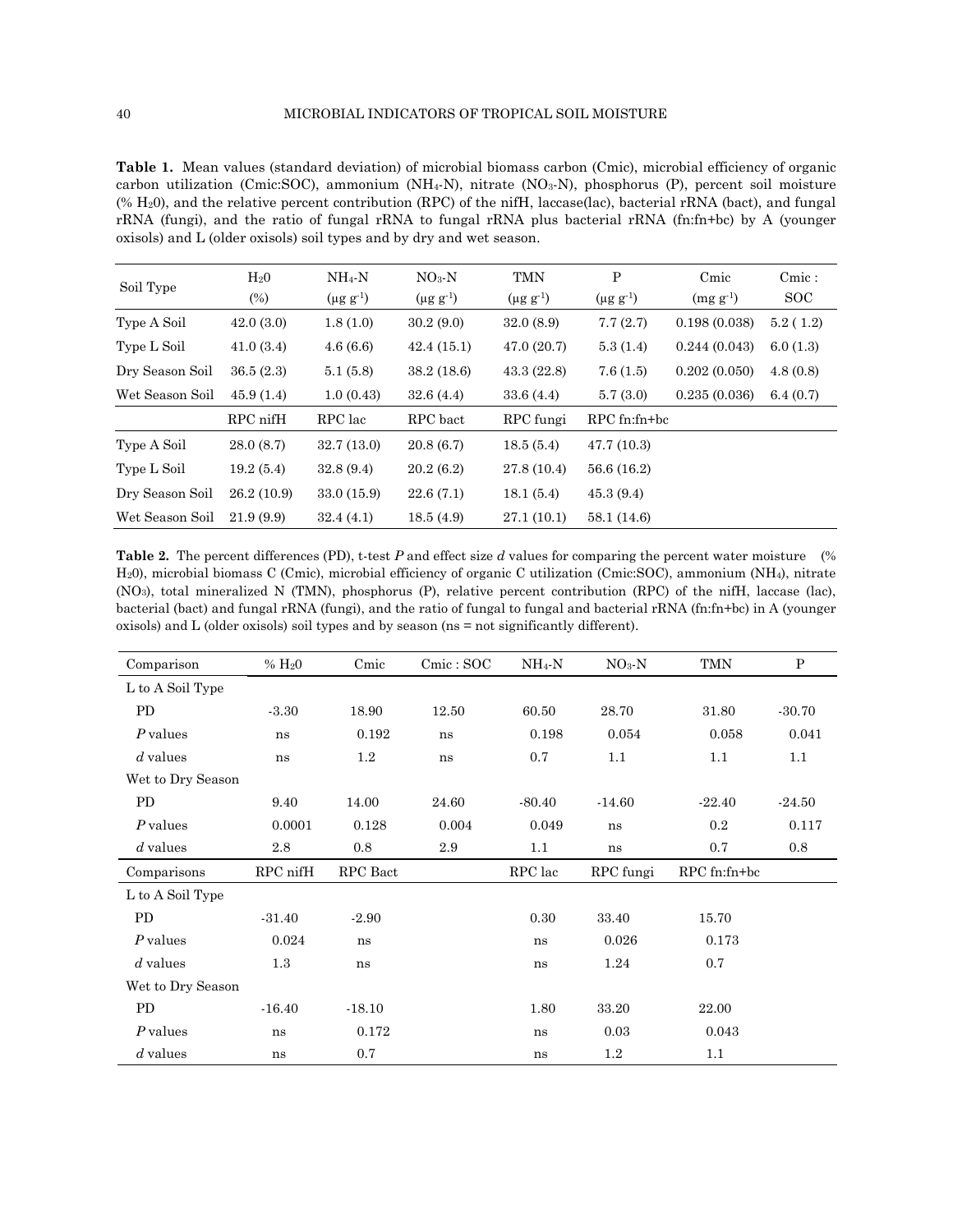**Table 3.** Correlation analysis of soil data. The *r* values at  $P = 0.1$  that were  $\geq 0.2$  or  $\leq -0.2$  were considered to represent critical correlations (identified in bold). The data are combined from the values measured from the A (younger oxisols) and L (older oxisols) soil types collected in April and July from within the Carbono Project forest plots in La Selva, Costa Rica.

|                       |         |         |         |          |         | Laccase Fungi to                        |                        |              | Cmic to      |         |                 |                 |                |
|-----------------------|---------|---------|---------|----------|---------|-----------------------------------------|------------------------|--------------|--------------|---------|-----------------|-----------------|----------------|
|                       | nifH    |         |         |          |         | Fungi Laccase Bacteria to nifH Bacteria | $\frac{0}{0}$<br>Water | Cmic         | <b>SOC</b>   | P       | NH <sub>4</sub> |                 | $NO3$ TMN      |
| nifH                  | 1       | 0.012   | $-0.81$ | 0.1      | $-0.89$ | $-0.14$                                 | $-0.1$                 | $-0.39$      | $-0.33$      | 0.48    | $-0.31$         | $-0.2$          | $-0.25$        |
| Fungi                 | 0.012   | -1      | $-0.15$ | $-0.17$  | $-0.37$ | 0.69                                    | 0.15                   | 0.39         | 0.36         |         | $-0.23 - 0.31$  |                 | $0.07 - 0.02$  |
| Laccase               | $-0.81$ | $-0.15$ | 1       | $-0.44$  | 0.89    | 0.26                                    | 0.31                   | 0.21         | 0.31         | $-0.42$ | 0.11            |                 | $-0.21 - 0.14$ |
| Bacteria              | 0.1     | $-0.17$ | $-0.44$ | 1        | $-0.29$ | $-0.81$                                 | $-0.3$                 | 0.18         | $\mathbf{0}$ | 0.23    | 0.17            |                 | $0.36$ $0.33$  |
| Laccase to nifH -0.89 |         | $-0.37$ | 0.89    | $-0.29$  | 1       | 0.06                                    | 0.14                   | 0.14         | 0.16         | $-0.39$ | 0.31            |                 | $0.01$ 0.09    |
| $RPC$ fn:fn+bc        | $-0.14$ | 0.69    | 0.25    | $-0.81$  | 0.06    | $\mathbf{1}$                            | 0.27                   | 0.13         | 0.21         | $-0.33$ | $-0.32$         | $-0.2$          | $-0.25$        |
| % Water               | $-0.1$  | 0.15    | 0.31    | $-0.3$   | 0.14    | 0.27                                    | $\mathbf{1}$           | 0.23         | 0.61         | $-0.27$ | $-0.44$         | $-0.14$ $-0.23$ |                |
| Cmic                  | $-0.39$ | 0.39    | 0.21    | 0.18     | 0.14    | 0.13                                    | 0.23                   | $\mathbf{1}$ | 0.89         | $-0.27$ | $-0.15$         |                 | 0.32 0.22      |
| Cmic to SOC           | $-0.33$ | 0.36    | 0.31    | $\Omega$ | 0.16    | 0.21                                    | 0.61                   | 0.89         | $\mathbf{1}$ | $-0.37$ | $-0.31$         |                 | $0.13$ $0.02$  |
| P                     | 0.48    | $-0.23$ | $-0.43$ | 0.23     | $-0.39$ | $-0.33$                                 | $-0.27$                | $-0.28$      | $-0.37$      | 1       | $-0.05$         | $-0.08$ 0.08    |                |
| NH <sub>4</sub>       | $-0.31$ | $-0.31$ | 0.11    | 0.17     | 0.31    | $-0.32$                                 | $-0.44$                | $-0.15$      | $-0.31$      | $-0.05$ | 1               |                 | 0.65 0.79      |
| NO <sub>3</sub>       | $-0.2$  | 0.07    | $-0.21$ | 0.36     | 0.01    | $-0.2$                                  | $-0.14$                | 0.32         | 0.13         | $-0.08$ | 0.65            | 1               | 0.98           |
| TMN                   | $-0.25$ | $-0.02$ | $-0.14$ | 0.33     | 0.09    | $-0.25$                                 | $-0.23$                | 0.22         | 0.02         | $-0.08$ | 0.79            | 0.9             | 1              |

in the L soils as compared to the A soils. The RPC of nifH gene was less and RPC of the fungal rRNA gene and the RPC fn:fn+bc ratio was greater in the L than the A soils. Soil samples from the wet season had a greater percent water content, Cmic, Cmic:SOC ratio, and RPC of fungal rRNA gene and RPC fn:fn+bc ratio, but less P,  $NH_4-N$ ,  $NO_3-N$ , TMN, and RPC bacterial rRNA gene when compared to the dry season samples. Cluster analysis of the data suggested a closer relationship existed between the soils by season than by plot type (Fig. 2).

The correlation analyses suggested a variety of possible relationships that warrant further study (Table 3). In particular, soil moisture was positively correlated with Cmic, the ratios of Cmic to SOC and fungal to bacterial rRNA, and laccase, and negatively correlated with bacterial RPC, P and inorganic N. The biomass was positively correlated with fungal and laccase RPC, inorganic N, and water, and negatively correlated with nifH gene RPC and P. Inorganic N was positively correlated with bacterial RPC and negatively correlated with nifH gene RPC. The nifH gene RPC was positively correlated with P and negatively correlated with laccase gene RPC, biomass, and all three measurements of inorganic N. The P was positively correlated with bacterial and nifH gene RPC and negatively correlated with biomass, fungal and laccase RPC.

## *Microbial diversity indicators*

There was less mass but greater diversity (H index) of the bacterial rRNA bands and greater mass of the fungal rRNA bands in the wet season soils than the dry season soils, and greater mass and diversity of the fungal rRNA bands in the L than the A soils (Table 4). Both the A and L soils had unique rDNA bacterial and fungal banding patterns, suggesting differences in microbial community structure. However, the data also show that there is much more similarity in microbial community structure when examined by season rather than soil type, showing clear shifts in microbial populations with soil moisture increases (Table 5). As well, the cluster analyses of both the bacterial and fungal diversity suggested that the diversity patterns were more similar by seasons than by soil type (Fig. 2).

## **Discussion**

This study showed that the metrics used can detect changes in both the nutrient and microbial community characteristics within the old growth forest soils studied. The data also provides preliminary support of the hypotheses tested in that the microbial community structure does differ bet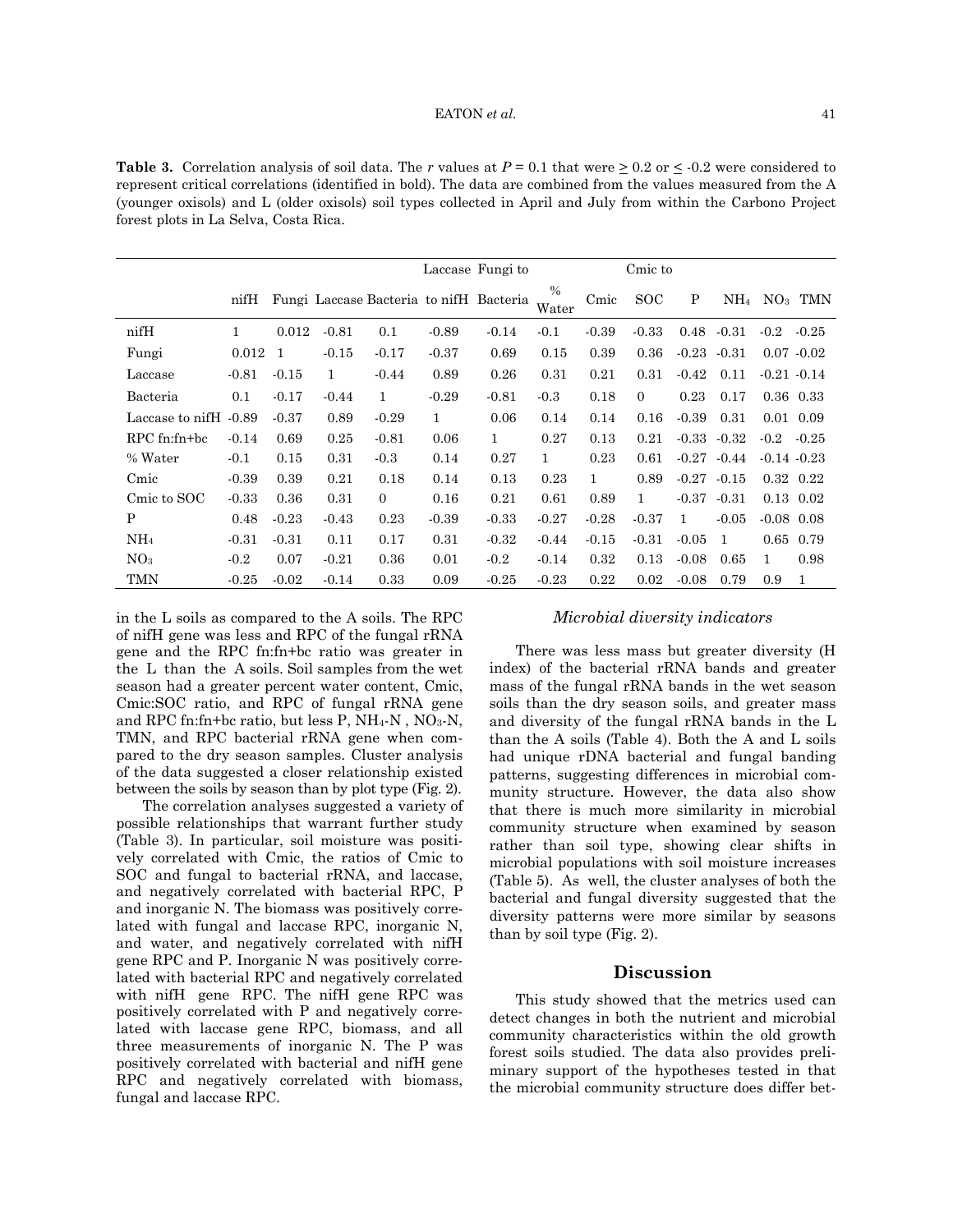Total inorganic nitrogen (NH4-N + NO3-N) and phosphorous (P) levels, microbial biomass (mg Cmic/g), and microbial biomass efficiency (%Cmic/TOC).



2.00 1.50 1.00 0.50 0.00 Dissimilarity April A April L July A July L

RFLP-based diversity analysis of bacterial rRNA following PCR amplification of soil DNA (using the 27f/1492r universal bacterial rRNA primer set) and digestion with the HhaI restriction enzyme.

RFLP-based diversity analysis of fungal rRNA following PCR amplification of soil DNA (using the EF4/Fung5 universal fungal rRNA primer set) and digestion with the HhaI and HindIII restriction enzymes.



**Fig. 2.** Dendrograms of soil nutrient and microbial communities from A and L soil types within the Carbono Project forests in La Selva, Costa Rica, collected in April and July, 2008.

ween the younger (A) and older (L) oxisol soils; the microbial composition appears to change between the wet and dry season; and less soil microbial biomass develops due to reduced microbial activity occurring during the dry season.

Seasonal and soil type differences were found in the microbial community structure and biomass between two dominant forest soil types at La Selva, and appeared to be driven by differences occurring in the inorganic N, P and water content of the soils. Changes in soil N and P levels have been previously associated with increases in microbial activity and community structure, and soil biomass (Allison *et al* 2007; Cleveland *et al.* 2004; Cleveland *et al.* 2002; Cruz *et al.* 2009; Eaton 2001). This appears to be the case in the La Selva soils whether comparing the A to L soil types or all soils by season. This is the first study conducted in these old-growth tropical rain forests to compare aspects of the microbial community structure and biomass associated with levels of soil moisture, N, and P between two major soil types and between dry and wet seasons.

Differences in the N, P and water content occu-

Abundance of the nifH, laccase, fungal rRNA, and bacterial rRNA genes.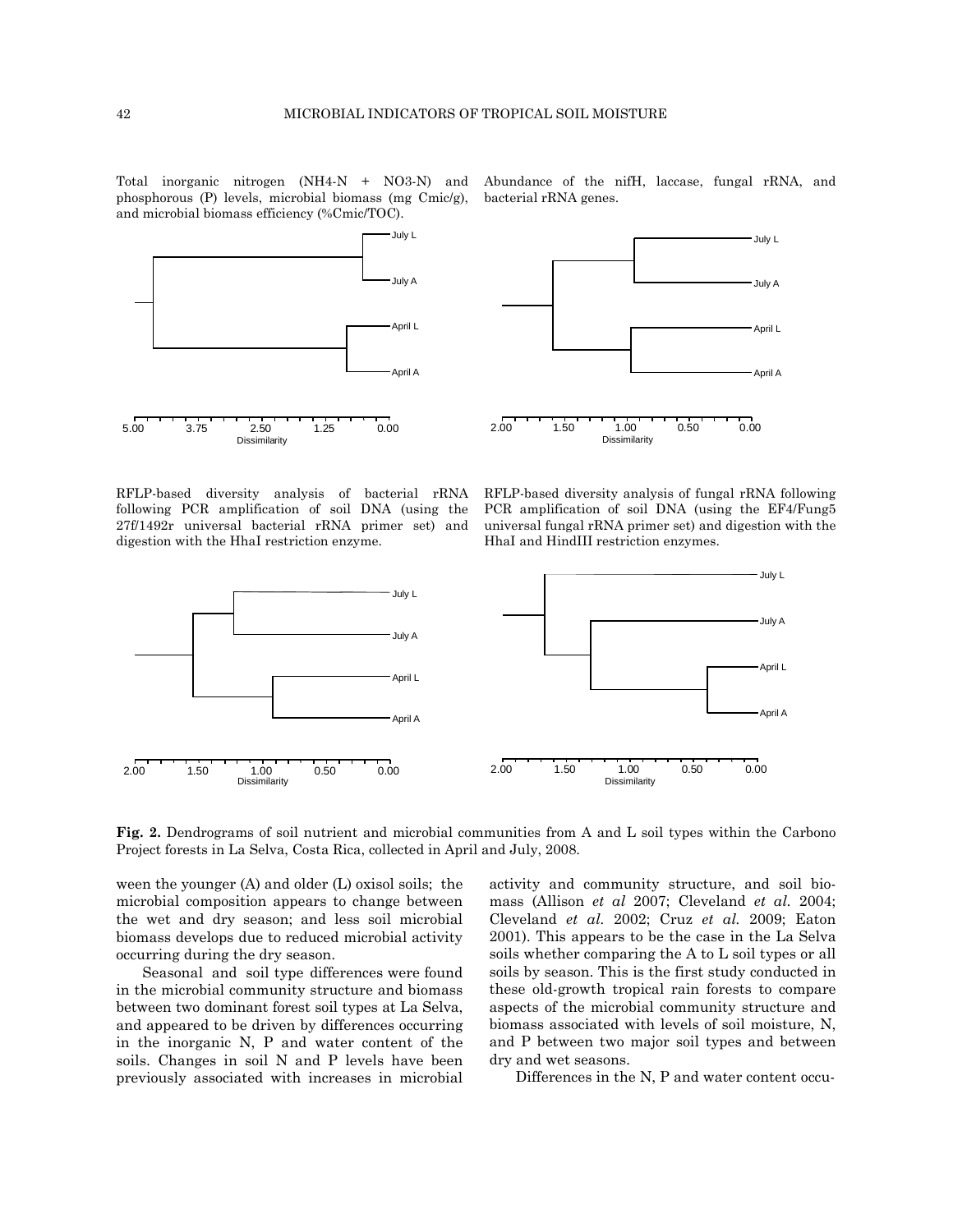**Table 4.** A comparison of the percent differences (PD), randomization t-test *p* values, and effect size *d* values for the cumulative total mass (as ng) of the DNA bands and the Shannon Diversity index (H) from RFLP analysis of PCR products after amplification of the DNA from A (younger oxisols) and L (older oxisols) soil types and by dry and wet season soil samples (ns = not significantly different).

|                   | Bacterial | Bacterial | Fungal    | Fungal     |
|-------------------|-----------|-----------|-----------|------------|
|                   | rRNA Mass | rRNA H    | rRNA Mass | rRNA H     |
| Type A Soil       | 526 (128) | 2.77(.25) | 136 (39)  | 1.26(0.03) |
| Type L Soil       | 506 (153) | 2.64(.21) | 179 (67)  | 1.34(0.06) |
| L to A Soil Type  |           |           |           |            |
| <b>PD</b>         | $-3.80$   | $-4.70$   | 24        | 6.00       |
| P values          | ns        | ns        | 0.113     | 0.001      |
| $d$ values        | ns        | ns        | 0.86      | 2.04       |
| Dry Season Soil   | 578 (168) | 2.53(.10) | 114(11)   | 1.29(0.04) |
| Wet Season Soil   | 457 (54)  | 2.90(.18) | 196 (52)  | 1.31(0.07) |
| Wet to Dry Season |           |           |           |            |
| PD.               | $-20.90$  | 12.80     | 42        | 1.50       |
| P values          | 0.057     | 0.0001    | 0.0003    | ns         |
| $d$ values        | 1.03      | 2.68      | 2.31      | ns         |

**Table 5.** A comparison of the number of unique rDNA bands in the different soil types and in the soils by season.

|                 | Unique Bacterial Unique Fungal |            |
|-----------------|--------------------------------|------------|
|                 | RFLP Bands                     | RFLP Bands |
| Dry Season Soil | 12                             |            |
| Wet Season Soil | 12                             | 3          |
| A Soil Type     | 25                             | 9.         |
| L Soil Type     | 91                             | 5          |

rring between the soil types and across the wet and dry season could be drivers for development of a greater fungal contribution to the microbiota, more efficient use of C, and an increase in the soil microbial biomass C. The L soils had lower levels of P and nifH gene contribution, with greater levels of inorganic N, biomass, RPC of fungal rRNA gene, and diversity of fungal rDNA RFLP bands than the A soils. This suggests that the L soils are more fungal-dominated, with greater efficiency of organic matter utilization and less need for nifH gene activity, while the A soils are more bacterialdominated with greater contribution by N-fixing bacteria. The RFLP diversity assessment also showed that the A soils had less fungal mass and diversity of the rDNA bands.

When the data were examined by seasons, a decrease was observed in all the wet season soil sample's of inorganic N, P, and bacterial contribution to the microbiota, and an increase in microbial biomass, efficiency of utilization of C, and fungal contribution to the microbiota. In fact, the soil moisture was positively correlated with indicators of fungal-dominated soil (microbial biomass indicators, laccase gene, the ratio of fungal to bacterial rRNA), and negatively correlated with indicators of bacterial-dominated soils (bacterial rRNA RPC, nif H gene RPC and the levels of N and P nutrients). These results suggest that in the wet season, all soil types become more fungal-dominated.

The data showed there was a wet season increase in the mass and uniqueness of fungal rDNA bands, a decrease in the mass but an increase in the diversity of bacterial rDNA bands, an increase in nifH gene contribution, a decrease in inorganic N, a decrease in bacterial rRNA and an increase in fungal rRNA, and an increase in microbial biomass and efficiency of C utilization. These, collectively, suggest that selection for N-fixing bacteria is occurring along with the selection for an increase in fungi in the wet season, and also a shift towards more fungal-dominant soil community.

The diversity data also suggests that there are clear differences in the microbial community structure by soil type, but these communities become much more similar when viewed seasonally. It would be of value to determine a more detailed assessment of the microbial community structure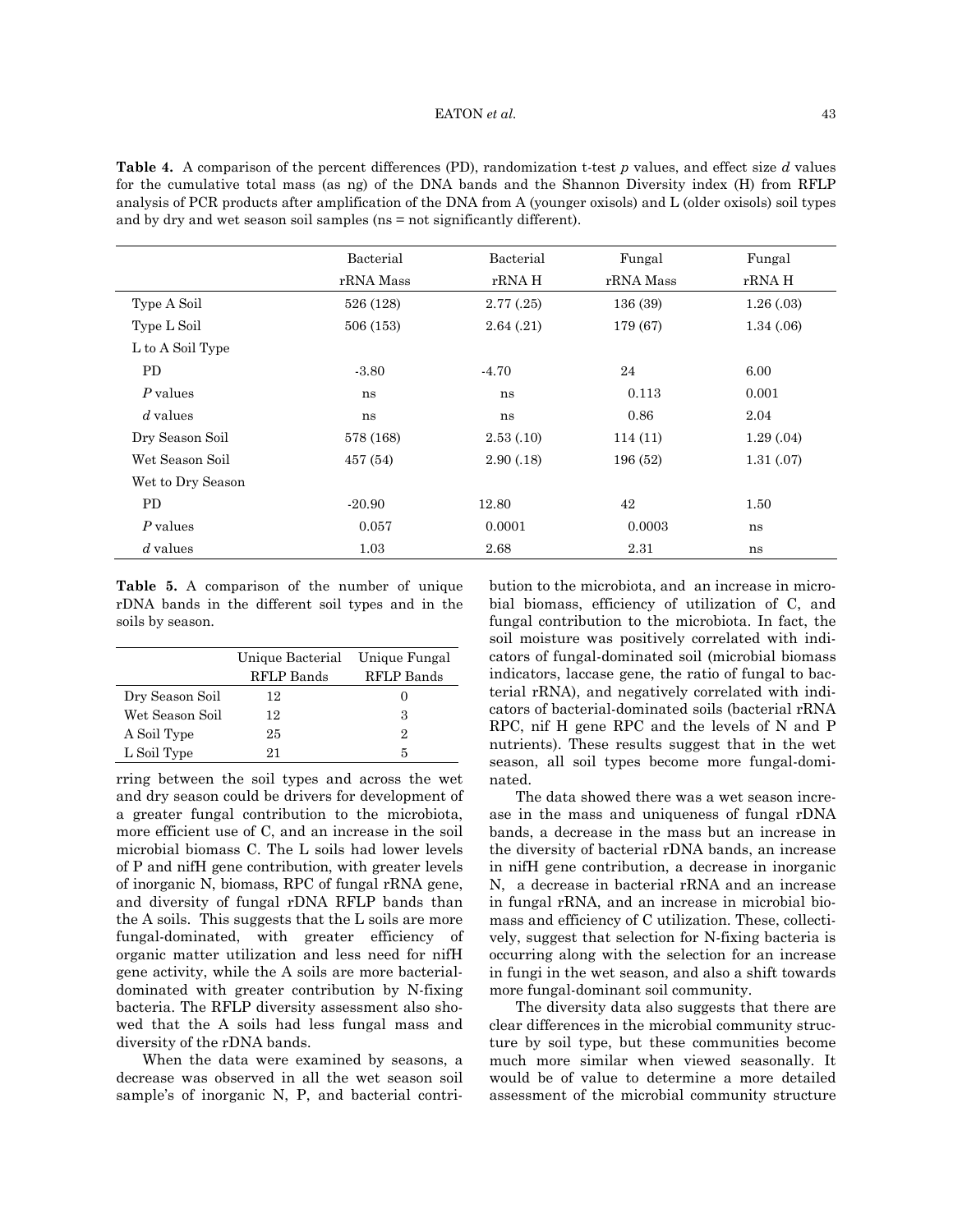in these soil types, and how they change with respect to differences found in P and N-cycle components within the A and L soil types. Nevertheless, it is clear that soil moisture may be more profound than other inherent components in determining the ecological characteristics of these soils, resulting in significant shifts in community structure. Future studies should focus on the changes that occur within the major groups of microbes, concomitant with nutrient changes, during the shift from dry to wet season.

An inverse relationship between inorganic N and nifH gene abundance and activity has been shown to be due to negative feedback inhibition of N-fixation that is activated when higher concentrations of inorganic N (Daimon & Yoshioka 2001; King & Purcell 2005; Schulze 2004), or lower concentrations of P (Almeida *et al.* 2000; Eisele *et al.* 1989; Reed *et al.* 2007; Schulze 2004) are present in soil. In the current study, higher inorganic N and lower P and nifH gene levels were found in the L than A soils, suggesting that more nifH gene inhibition is occurring in the L soils.

A variety of mechanisms can cause changes in levels of inorganic N in forest soils. Some of these are consistent with the patterns observed in the current study. Coarse woody debris and litter that accumulates on the forest floors during the dry season results in an increase in inorganic N and organic matter (e.g. Condit *et al*. 1995; Engelbrecht & Kursar 2003; Mulkey & Wright 1996; Veenendaal & Swaine 1998; Wood *et al.* 2005). Reduced levels of precipitation are associated with decreases in N cycle activities, microbial activity and biomass development, and increases in concentrations of pools of inorganic N (Campo *et al.* 2001; Eaton 2001; Ewing *et al.* 2007; Luizao *et al*. 1992; McGrath *et al.* 2000). Such increases in inorganic N suppress fungal biomass development in soils (Bittman *et al.* 2005; de Vries *et al.* 2007) and the decomposition of lignin (Hobbie 2008; Knorr *et al.*  2005; Sinsabaugh *et al.* 2004; Waldrop & Zak 2006). Wood *et al.* (2005) demonstrated a decrease in leaf litter N occurred in these same A and L soils in the wet season (during July), which would have resulted in less N moving into the soil in the wet season. Consistent with this, the current study showed that inorganic N levels and RPC of bacterial rRNA were lower and microbial biomass, efficiency of utilization of SOC, RPC of fungal rRNA, and diversity and richness of fungal rRNA were greater in the wet season samples.

Some suggest that higher levels of P are associated with seasonal increases in microbial biomass and activity (Cleveland *et al.* 2002). However, McGroddy *et al*. (2004) showed that there were no differences in the rate of decomposition in tropical soils across 3-fold concentration treatments with P. Previous work in the same A and L soils indicated that greater soil respiration rates occurred during the wet season (Schwendenmann & Veldkamp 2006), presumably when the P levels would tend to be lower. The current study suggests that during the wet season there is less P, and greater biomass, contribution of fungal and laccase genes, and richness and diversity of fungal rRNA in the soils. Thus, it is clear that more work is needed concerning the role of P, soil moisture, and soil microbial activity and biomass development in these soils to confirm the patterns that may be occurring.

An increasing microbial biomass and Cmic: SOC ratio suggests more organic C is being made available to the microbial community (Anderson 2003; Moscatelli *et al.* 2005). This is often associated with an increasing fungal contribution and a relatively static bacterial contribution to the soil microbiota associated with an increase in the fungal to bacterial ratio (e.g., Griffith & Bardgett 2000; Van der Wal *et al.* 2006). In the current study, there was no difference in the bacterial contribution to the soil microbiota between the plot types, but the fungal contribution, the ratio of fungi to bacteria, and microbial biomass were much greater in the L than the A soils. In the wet season samples, there was a significant increase in fungal contribution, a decrease in bacterial contribution, and an increase in microbial biomass compared to the dry season samples. These characteristics suggest that there is a shift to a more efficient use of organic C and biomass buildup associated with more fungal dominance in the L compared to A soils, and in all soils in the wet season.

Taken collectively, the data from this study suggest key seasonal changes may be occurring in microbial community structure, diversity, and activity within these old growth forest soils that are linked to changes in the N, P, and water content. Specifically, when the nutrients from the forest floor debris are made more available with an increase in soil moisture, there is a decrease in the N and P levels, an increase in microbial biomass and efficiency of SOC utilization, along with a shift to a more fungal-dominated microbiota and an increase in fungal diversity, along with a decrease in overall bacterial contribution, but selection for N-fixing bacteria. Others have made similar observations concerning nutrient concentration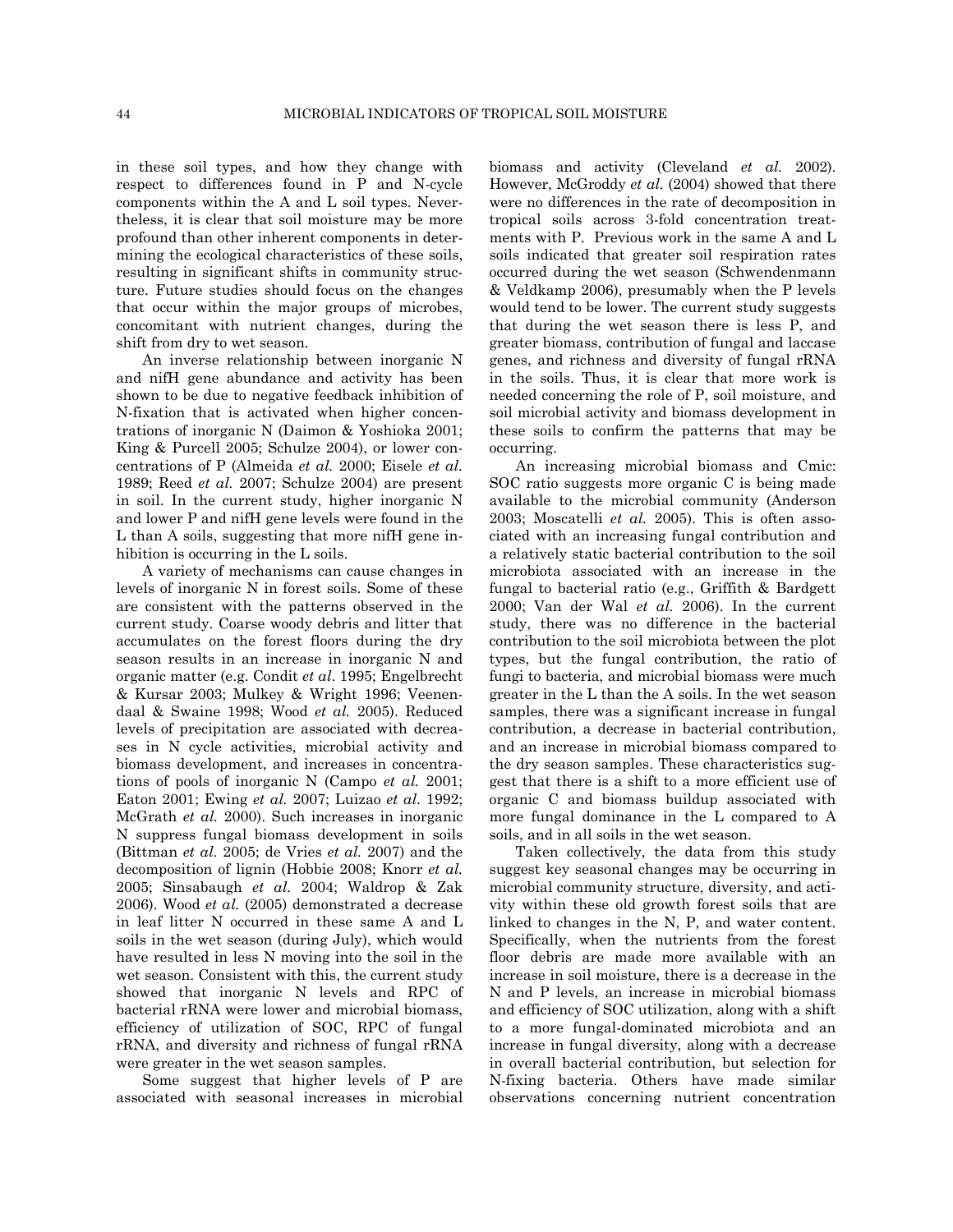shifts (Allison *et al* 2007; Cruz *et al.* 2008). These could be the result of increased leaching or run-off due to more surface water, or that more nutrients are being incorporated into the cells associated with the increasing and more fungal-dominated biomass. These patterns could have important implications for P, N and C cycle dynamics, SOC development, lignin degradation, and C biomass development in these soils. To determine how/if seasonal environmental variations affect these parameters, and, perhaps more long-term, how changing climatic conditions affect biomass development in the soil microbial communities, it will be necessary to study these soils over the wet and dry seasons and for several years.

# **Conclusions**

This preliminary study illustrates the tremendous need for more work in these soils to clarify questions concerning changes in the microbial community structure and function, particularly related to issues of microbial community composition and C biomass development, N and P concentrations and how all these are influenced by soil moisture. A critical result from this work, however, is the demonstration that the soil community shifts away from fungal and towards bacterial contribution, with less belowground incorporation of C into biomass in the dry season. It is not known yet if the annual amount of belowground C biomass development is decreasing in concert with other climate-related changes observed by others in tropical forests (Clark 2007; Clark *et al*. 2003; Feeley *et al*. 2007; Lewis 2006; Wright 2005). However, we believe this to be a plausible hypothesis that warrants further and sustained attention.

To confirm the trends we have observed, our future project work will include assessment of the levels of microbial biomass, N, P, and efficiency of C utilization, and abundance and diversity of specific groups of microbes and critical genes associated with both C and N cycle activities over space and time. If the results of our study are indeed part of a larger trend, there are significant implications for future decisions on climate change policy, ecosystem dynamics studies, and tropical forest modeling.

## **Acknowledgements**

This project was supported by the National Science Foundation grants DBI-0452328 and was conducted under the Costa Rican Government Permit #063-2008-SINAC. The authors especially wish to thank Dr. Deborah Clark for her inspiration and assistance in project design, and Dr.'s Deborah Lawrence and Megan McGroddy of University of Virginia and others from the NSF CICLOS award (EAR-0421178, S.F. Oberbauer *et al*.) for assistance with the N and P data. As well, we wish to thank Dr. Deedra McClearn (Director of the La Selva Biological Research Station) for her support and encouragement. We would also like to thank all the REU students and OTS, La Selva Research Station staff for an incredible amount of support. In particular, we wish to thank Juanita Zeledon, Bérnal Matarrita, Julio Contreras, Leslie Ragde Sánchez, Cynthia Rossi, Danilo Brenes, Enrique Castro, Orlando Vargas, Brenda Campbell, and Emily Giles for help in the lab and in the field.

#### **References**

- Allison, V. J., L. M. Condron, D. A. Peltzer, S. J. Richardson & B. L. Turner. 2007. Changes in enzyme activities and soil microbial community composition along carbon and nutrient gradients at the Franz Josef chronosequence, New Zealand. *Soil Biology and Biochemistry* **39**: 1770-1781.
- Almeida, J. P. F., U. A. Hartwig, M. Frehner, J. Nösberger & A. Lüscher. 2000. Evidence that P deficiency induces N feedback regulation of symbiotic N2 fixation in white clover (*Trifolium repens* L.). *Journal of Experimental Botany* **51**: 1289-1297.
- Anderson, J. M. & J. S. I. Ingram. 1993. *Tropical Soil Biology and Fertility. A Handbook of Methods*. 2nd edn. CAB International, UK.
- Anderson, T. H. 2003. Microbial eco-physiological indicators to assess soil quality. *Agriculture, Ecosystems and Environment* **98:** 285-293.
- Bittman, S., T. A. Forge & C. G. Kowalenko. 2005. Responses of the bacterial and fungal biomass in a grassland soil to multi-year applications of dairy manure slurry and fertilizer. *Soil Biology and Biochemistry* **37**: 613-623.
- Bradford, M. A., N. Fierer & J. F. Reynolds. 2008. Soil carbon stocks in experimental mesocosms are dependent on the rate of labile carbon, nitrogen, and phosphorus inputs to soil. *Functional Ecology* **22**: 964-974.
- Buckley, D. H. & T. M. Schmidt. 2003. Diversity and dynamics of microbial communities in soils from agro-ecosystems. *Environmental Microbiology* **6.5**: 441-452.
- Campo, J., M. Maass, V. J. Jaramillo, A. Martinez Yrizar & J. Sarukhan. 2001. Phosphorus cycling in a Mexi-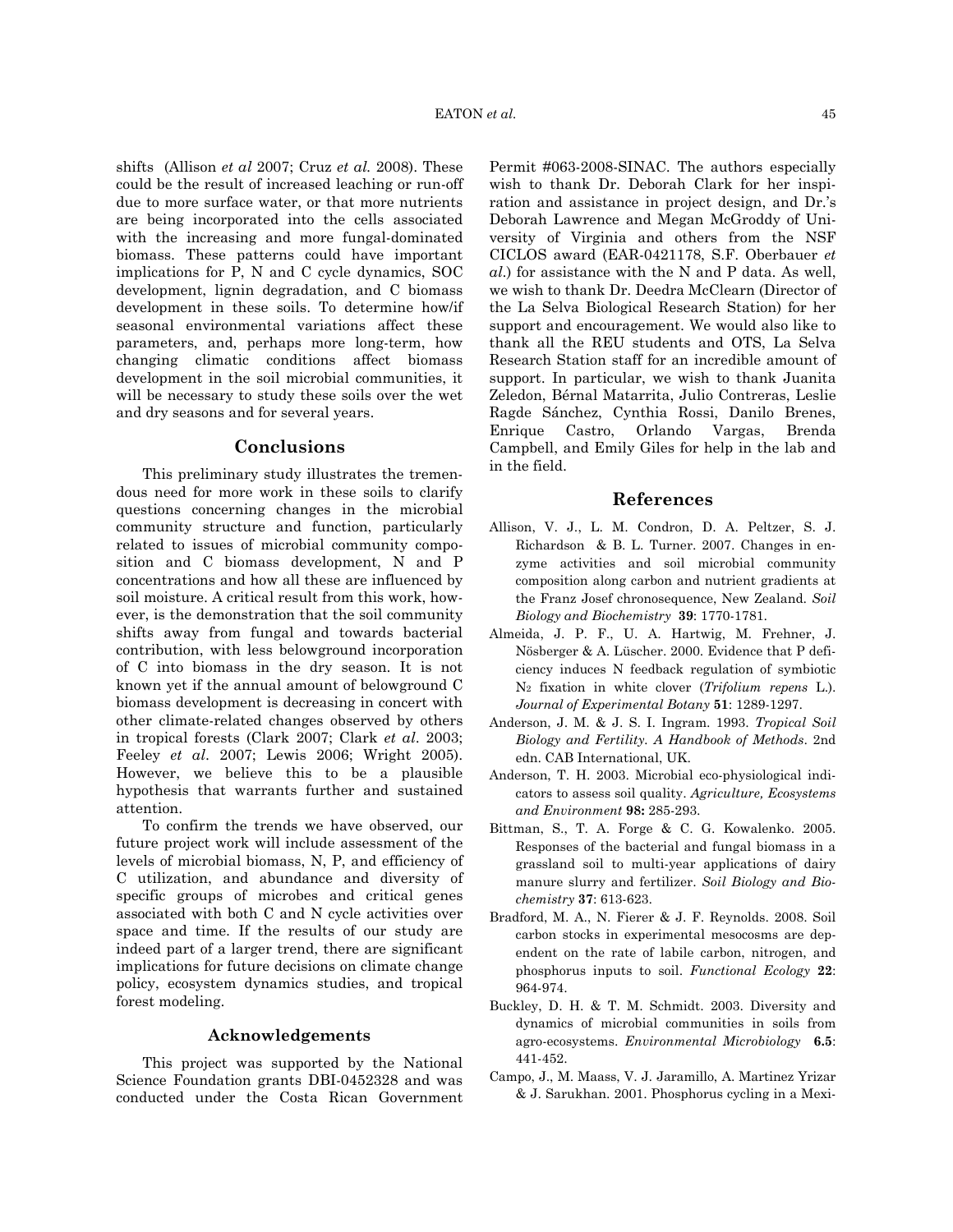can tropical dry forest ecosystem. *Biogeochemistry* **53**: 161-179.

- Clark, D. A. 2007. Detecting the responses of tropical forests to global climatic and atmospheric change: current challenges and a way forward. *Biotropica* **39**: 4-19.
- Clark, D. A., S. C. Piper, C. D. Keeling & D. B. Clark. 2003. Tropical rain forest tree growth and atmospheric carbon dynamics linked to interannual temperature variation during 1984-2000. *Proceedings of the National Academy of Sciences* **100**: 5852-5857.
- Cleveland, C. C, A. R. Townsend & S. K. Schmidt. 2002. Phosphorus limitation of microbial processes in moist tropical forests: evidence from short-term laboratory incubations and field studies. *Ecosystems* **5**: 680-691.
- Cleveland, C. C., A. R. Townsend, B. C. Constance, R. E. Ley & S. K. Schmidt. 2004. Soil microbial dynamics in Costa Rica: seasonal and biogeochemical constraints. *Biotropica* **36**: 184-195.
- Cohen, J. 1977. *Statistical Power Analysis for Behavioral Sciences*. New York, Academic Press.
- Condit, R., S. P. Hubbell & R. B. Foster. 1995. Mortality rates of 205 neotropical tree and shrub species and the impact of severe drought. *Ecological Monographs* **65**: 419-439.
- Cross, A. F. & W. H. Schlesinger. 1995. A literature review and evaluation of the Hedley fractionation: Applications to the biogeochemical cycle of soil phosphorus in natural ecosystems. *Geoderma* **64**: 197-214.
- Cruz, A. F., C. Hamel, K. Hanson, F. Selles & R. P. Zentner. 2009. Thirty-seven years of soil nitrogen and phosphorus fertility management shapes the structure and function of the soil microbial community in a Brown Chernozem. *Plant and Soil* **315**: 173-184.
- D'Souza, T. M., K. Boominathan & D. C. A. Reddy. 1996. Isolation of laccase gene-specific sequences from white rot and brown rot fungi by PCR. *Applied and Environmental Microbiology* **62**: 3739-3744.
- Daimon, H. & M. Yoshioka. 2001. Responses of root nodule formation and nitrogen fixation activity to nitrate in a split-root system in peanut (*Arachis hypogaea* L.). *Journal of Agronomy and Crop Science* **187**: 89-95.
- de Vries, F. T., J. Bloem, N. Van Eekeren, L. Brusaard & E. Hoffland. 2007. Fungal biomass in pastures increases with age and reduced N input. *Soil Biology and Biochemistry* **39**: 1620-1630.
- Dunbar, J., L. O. Ticknor & C. R. Kuske. 2001. Phylogenetic specificity and reproducibility and new method for analysis of terminal restriction fragment

profiles of 16S rRNA genes from bacterial communities *Applied and Environmental Microbiology* **67**: 1: 190-197.

- Eaton, W. D. 2001. Microbial and nutrient activity in soils from three different subtropical forest habitats in Belize, Central America during the transition from dry to wet season. *Applied Soil Ecology* **16**: 219-227.
- Eisele, K. A., D. S. Schimel, L. A. Kapustka & W. J. Parton. 1989. Effects of available P and N to P ratios on non-symbiotic dinitrogen fixation in tallgrass prairie soils. *Oecologia* **79**: 471-474.
- Engelbrecht, B. M. J. & T. A. Kursar. 2003. Comparative drought-resistance of seedlings of 28 species of cooccurring tropical woody plants. *Oecologia* **136**: 383- 393.
- Espeleta, J. F. & D. A. Clark. 2007. Multi-scale variation in fine-root biomass in a tropical rain forest: a 7 year study. *Ecological Monographs* **77**: 377-404.
- Ewing, S. A., G. Michalski, M. Thiemens, R. C. Quinn, J. L. MacAlady, S. Kohl, S.D. Wankel, C. Kendall, C.P. McKay & R. Amundson. 2007. Rainfall limit of the N cycle on earth. *Global Biogeochemical Cycles* **21**: GB3009.
- Feeley, K. J., S. J. Wright, M. N. N. Supardi, A. R. Kassim & S. J. Davies. 2007. Decelerating growth in tropical trees. *Ecology Letters* **10**: 461-469.
- Fierer, N., M. A. Bradford & R.B. Jackson. 2007. Toward an ecological classification of soil bacteria. *Ecology* **88**: 1354-1364.
- Griffith, G. S. & R. D. Bardgett. 2000. Influence of resource unit distribution and quality on the activity of soil fungi in a particulate medium. *New Phytologist* **148**: 143-151.
- Hartmann, M. & F. Widmer. 2006. Community structure analysis are more sensitive to differences in soil bacterial communities than anonymous diversity indices. *Applied and Environmental Microbiology* **72**: 7804-7812.
- Hartshorn, G. S. & B. E. Hammel. 1994. Vegetation types and floristic patterns. pp. 73-89. *In*: L. A. McDade, K. S. Bawa, H. A. Hespenheide & G. S. Hartshorn (eds.) *La Selva: Ecology and Natural History of a Neotropical Rain Forest*. University of Chicago Press, Chicago, Illinois, USA.
- He, Z. L., X. E. Yang, V. C. Baligar & D. V. Calvert. 2003. Microbiological and biochemical indexing systems for assessing quality of acid soils. *Advances in Agronomy* **78**: 89-138.
- Hobbie, S. E. 2008. Nitrogen effects on decomposition: A five-year experiment in eight temperate sites. *Ecology* **89**: 2633-2644.
- Ibekwe, A. M., A. C. Kennedy, J. J. Halvorson & C-H. Yang. 2007. Characterization of developing microbial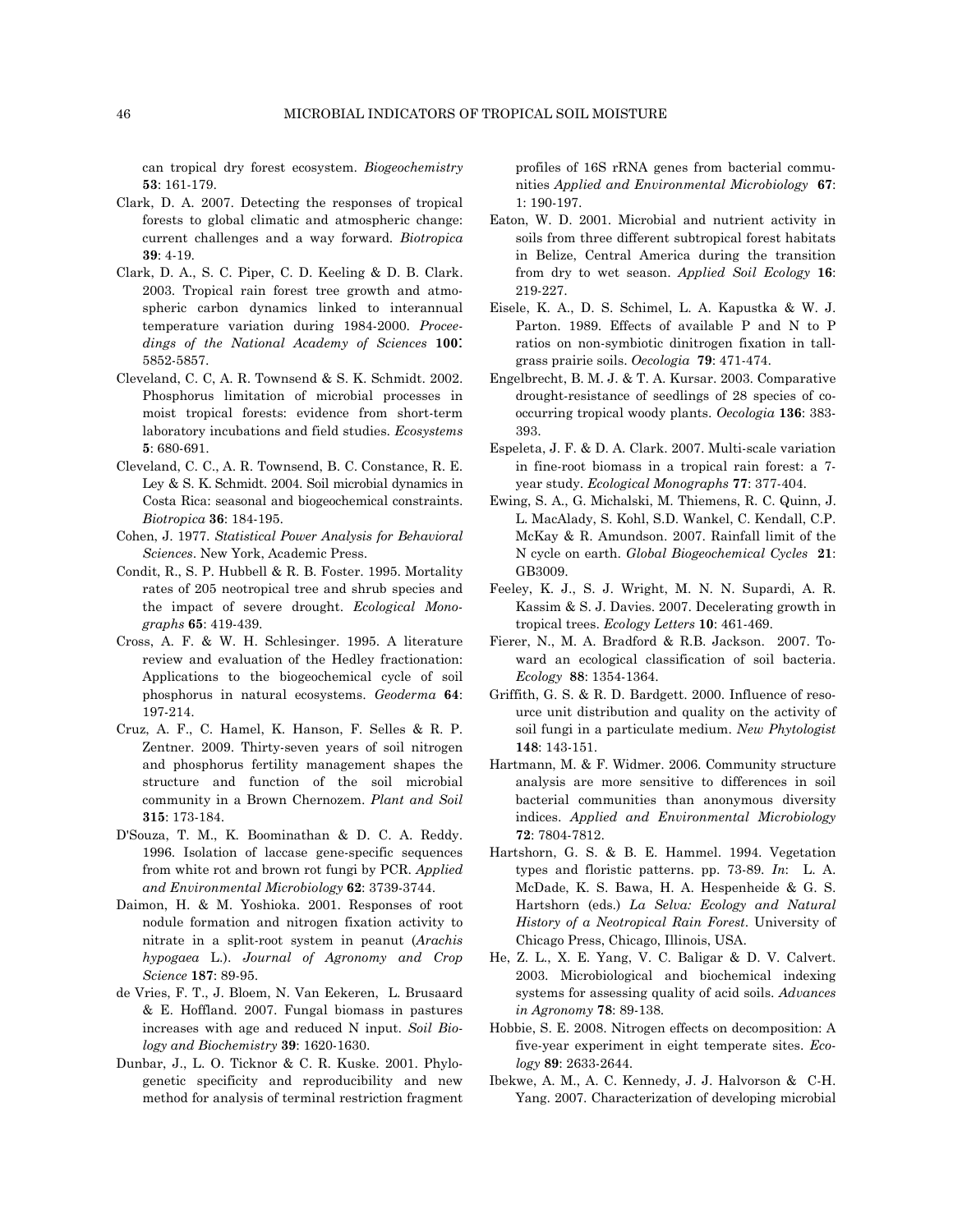communities in Mount St. Helens pyroclastic substrate. *Soil Biology and Biochemistry* **39**: 2496- 2507.

- Jenkinson, D. S. 1988. The determination of microbial biomass carbon and nitrogen in soil. pp. 368-386. *In*: J.R. Wilson (ed.) *Advances in Nitrogen Cycling in Agricultural Ecosystems*. CAB International, Wallingford.
- Keeney, D. R. & D. W. Nelson. 1987. Nitrogen-Inorganic Forms, sec. 33-3, extraction of exchangeable ammonium, nitrate, and nitrite. pp. 648-649. *In*: A. L. Page, R. H. Miller & D. R. Keeney (eds.) *Methods of Soil Analysis: Part 2, Chemical and Microbiological Properties. Agronomy, A Series of Monographs*. No.9 Pt.2, Soil Science Society of America, Madison, Wisconsin, USA.
- Kent, A. D. & E. W. Triplett. 2002. Microbial communities and their interactions in soil and rhizosphere ecosystems. *Annual Review in Microbiology* **56**: 211-236.
- King, C. A. & L. C. Purcell. 2005. Inhibition of  $N_2$ fixation in soybean is associated with elevated ureides and amino acids. *Plant Physiology* **137**: 1389-1396.
- Knorr, M., S. D. Frey & P. S. Curtis. 2005. Nitrogen additions and litter decomposition: a meta-analysis. *Ecology* **86**: 3252-3257.
- Lewis, S. L. 2006. Tropical forests and the changing earth. *Philosophical Transactions of the Royal Society B-Biological Sciences* **361**: 195-219.
- Litton, C. & C. P. Giardina. 2008. Belowground carbon flux and portioning: global patterns and response to temperature. *Functional Ecology* **22**: 941-954.
- Luizao, R. C. C., T. A. Bonde & T. Rosswall. 1992. Seasonal variation of soil microbial biomass - the effects of clearfelling a tropical rainforest and establishment of pasture in the central Amazon. *Soil Biology and Biochemistry* **24**: 805-813.
- Martin-Laurent, F., L. Philippot, S. Hallet, R. Chaussod, J. C. Germon, G. Soulas & G. Catroux. 2001. DNA extraction from soils: old bias for new microbial diversity analysis methods. *Applied and Environmental Microbiology* **67**: 2354-2359.
- McGrath, D. A., N. B. Comerford & M. L. Duryea. 2000. Litter dynamics and monthly fluctuations in soil phosphorus availability in an Amazonian agroforest. *Forest Ecology and Management* **131**: 167-181.
- McGroddy, M. E., T. Daufresne & L. O. Hedin. 2004. Scaling of C:N:P stoichiometry in forests worldwide: implications of terrestrial redfield-type ratios. *Ecology* **85**: 2390-2401.
- Minerdi, D., R. Fani, R. Gallo, A. Boarino & P. Bonfante. 2001. Nitrogen fixation genes in an endosymbiotic *Burkholderia* strain. *Applied and Environmental*

*Microbiology* **67**: 725-732.

- Moscatelli, M. C., A. Lagomarsino, S. Marinari, P. De Angelis & S. Grego. 2005. Soil microbial indices as bioindicators of environmental changes in a poplar plantation. *Ecological Indicators* **5**: 171-179.
- Mulkey, S. S. & S. J. Wright. 1996. Influence of seasonal drought on the carbon balance of tropical forest plants. *Tropical Forest Plant Ecophysiology*. Chapman and Hall, New York.
- Pendall, E., L. Rustad & J. Schimel. 2008. Towards a predictive understanding of belowground process responses to climate change: have we moved any closer? *Functional Ecology* **22**: 937-940.
- Priess, J. A. & H. Fölster. 2001. Microbial properties and soil respiration in submontane forests of Venezueliam Guyan: characteristics and response to fertilizer treatments. *Soil Biology and Biochemistry* **33**: 503-509.
- Reed, S. C., T. R. Seastedt, C. M. Mann, K. N. Suding, A. R. Townsend & K. L. Cherwin. 2007. Phosphorus fertilization stimulates nitrogen fixation and increases inorganic nitrogen concentrations in a restored prairie. *Applied Soil Ecology* **36**: 238-242.
- Rhine, E. D., G. K. Sims, R. L. Mulvaney & E. J. Pratt. 1998. Improving the Berthelot reaction for determining ammonium in soil extracts and water. *Soil Science Society of America Journal* **62**: 473-480.
- Schmidt, T. M. 2006. The maturing of microbial ecology. *International Microbiology* **9**: 217-223.
- Schulze, J. 2004. How are nitrogen fixation rates regulated in legumes? *Journal of Plant Nutrition and Soil Science* **167**: 125-137.
- Schwendenmann, L. & E. Veldkamp. 2006. Long-term CO2 production from deeply weathered soils of a tropical rain forest: evidence for a potential positive feedback to climate warming. *Global Change Biology* **12**: 1878-1893.
- Shannon, C. E. & W. Weaver. 1963. *The Mathematical Theory of Communication*. University of Illinois Press, Urbana.
- Sinsabaugh, R. L., D. R. Zak, M. Gallo, C. Lauber & R. Amonette. 2004. Nitrogen deposition and dissolved organic carbon production in northern temperate forests, *Soil Biology & Biochemistry* **36**: 1509-1515.
- Smit, E., P. Leeflang, B. Glandorf, J. D. Van Elsas & K. Wernars. 1999. Analysis of fungal diversity in the wheat rhizosphere by sequencing of cloned PCRamplified genes encoding 18S rRNA and temperature gradient gel electrophoresis. *Applied and Environmental Microbiology* **65**: 2614-2621.
- Torsvik, V. & L. Øvreås. 2002. Microbial diversity and function in soil: from genes to ecosystems. *Current Opinions in Microbiology* **5**: 240-245.
- Van Der Wal, A., J. A. Van Veen, W. Smant, H. T. S.